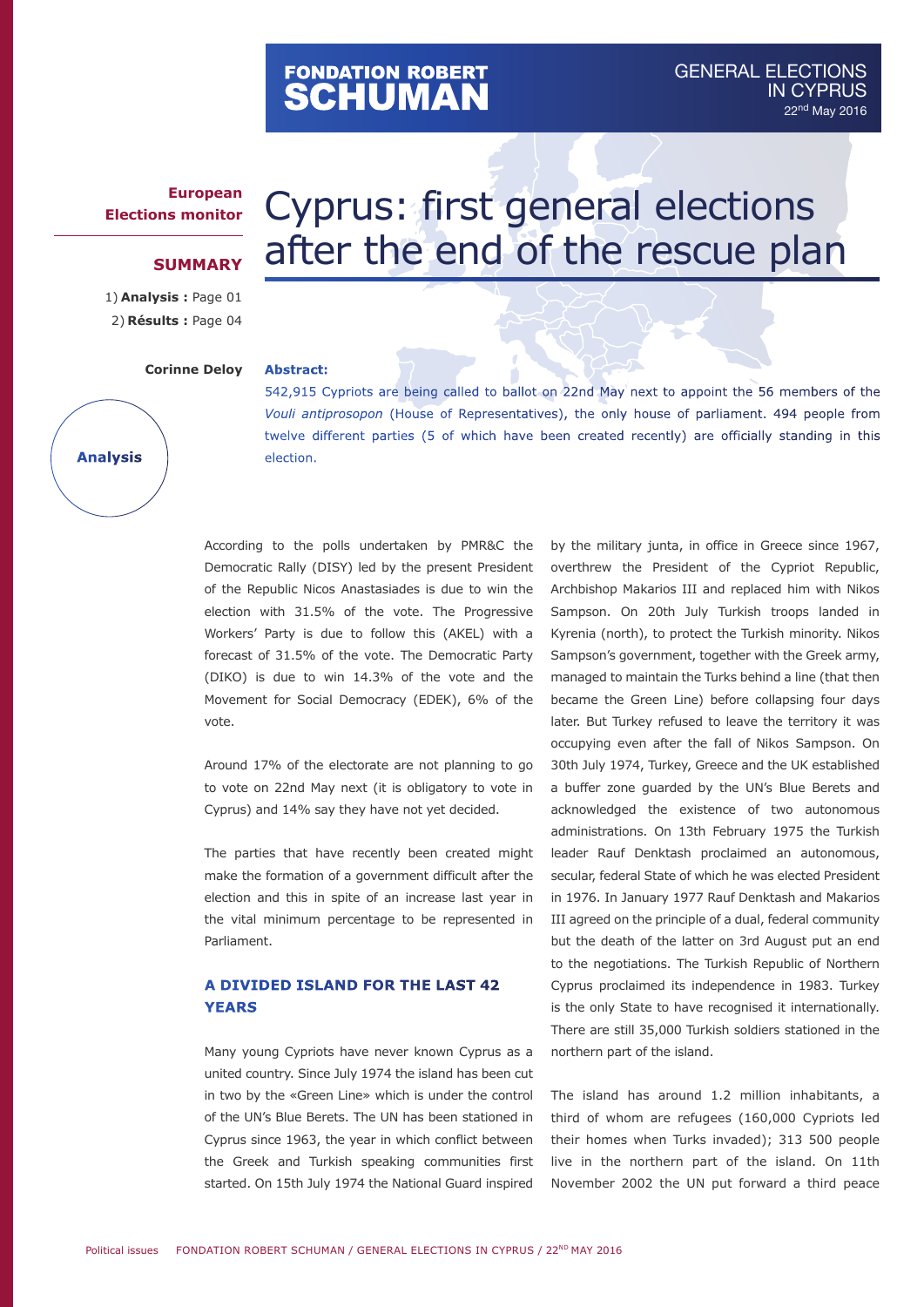02

and reunification plan (after those of 1986 and 1992). The Annan Plan (taken from the name of the then UN Secretary General) suggested the creation of a United Republic of Cyprus in the shape of a confederation of two autonomous States (a Greek one in the south and Turkish in the north) based on the Helvetic Confederation. This plan was subject to referendum in which all of the island's inhabitants could take part on 24th April 2004. The Cypriots rejected it by 75.83% whilst 64.9% of the inhabitants in the northern part of the island approved it. 89.18% of the electorate turned out to vote in Cyprus and 87% in the north.

#### **The focal point of electoral debate**

In April 2013 the Troika (IMF, European Union and the ECB) granted Cyprus that was facing a serious financial crisis, international financial assistance to a total of 10 billion €, on condition that several reforms would be implemented (cuts in civil servants' pay, tax increases, including VAT, increases in social charges etc.). The island officially ended this programme on 31st March last after having used 7.5 billion €. Nicosia recovered growth in 2015 (1.4%) after three years of recession. The country's government deficit now totals 1% of the GDP (it lay at 8.9% in 2014) and Cyprus can now access financing on the markets again.

According to economic analysts the island has taken advantage of the decline in tourism in several countries like Egypt and Tunisia, the drop in raw materials' prices, which is encouraging household consumption and also of the agreement signed with Moscow in the spring of 2015. The Russians like the low corporate tax in Cyprus (12.5%). Finally Nicosia's debt included the ECB's purchase programme – unlike the Greek debt – and now provides a high yield and is extremely safe.

The island's population has however suffered from the reform policy implemented by the government led by Nicos Anastasiades (in Cyprus the president is also the head of government). The country's GDP contracted by 10%. Unemployment rose to 17% of the working population but has now dropped to 12.6% (Eurostat). The GDP per capita/ purchasing power parity (PPP) ratio is 15% below the EU average, whilst it was 3% above this five years ago.

All of the political parties except for DISY are opposed to the policy undertaken over the last five years. The Communists of AKEL have been discredited nevertheless due to their economic management during their time in office (2008-2013).

The question of the island's reunification might also feature at the heart of the electoral campaign. Head of State Nicos Anastasiades has wanted this in part, having launched discussions with the new president of the northern part of the island, Mustafa Akinci, who was elected in 2015 thanks to a programme of rapprochement with the Republic of Cyprus.

Negotiations between the two parties have moved forward, but they are in stalemate due to the question of compensation granted to Greek Cypriots who were expulsed from their properties by Turkish speakers in 1974. Moreover the recent arrival of refugees has somewhat upset the process that had been initially initiated. Whilst Ankara is asking for the revival of its access to the European Union in exchange for a more flexible approach to the refugees coming from Syria, Brussels would like Nicosia to stop blocking the opening of Turkey's membership chapters. This however is the only arm that the Republic of Cyprus has in terms of influencing its negotiations with the northern part of the island.

Head of State Nicos Anastasiades said at the beginning of the year that the island would be reunified before the end of his mandate (February 2018).

#### **The Cypriot political system**

The 1960 Constitution has not been implemented on the island since the intercommunity fighting of 1963.

The President of the Republic of Cyprus, who is elected by universal suffrage for a five year mandate, is also head of government. According to the Constitution the presidential office can only be occupied by a Greek Cypriot, whilst that of Vice-President is reserved for a Turkish Cypriot (the seat is vacant at present). The present President Nicos Anastasiades took over from Demetris Christofias (AKEL), on 24th February 2013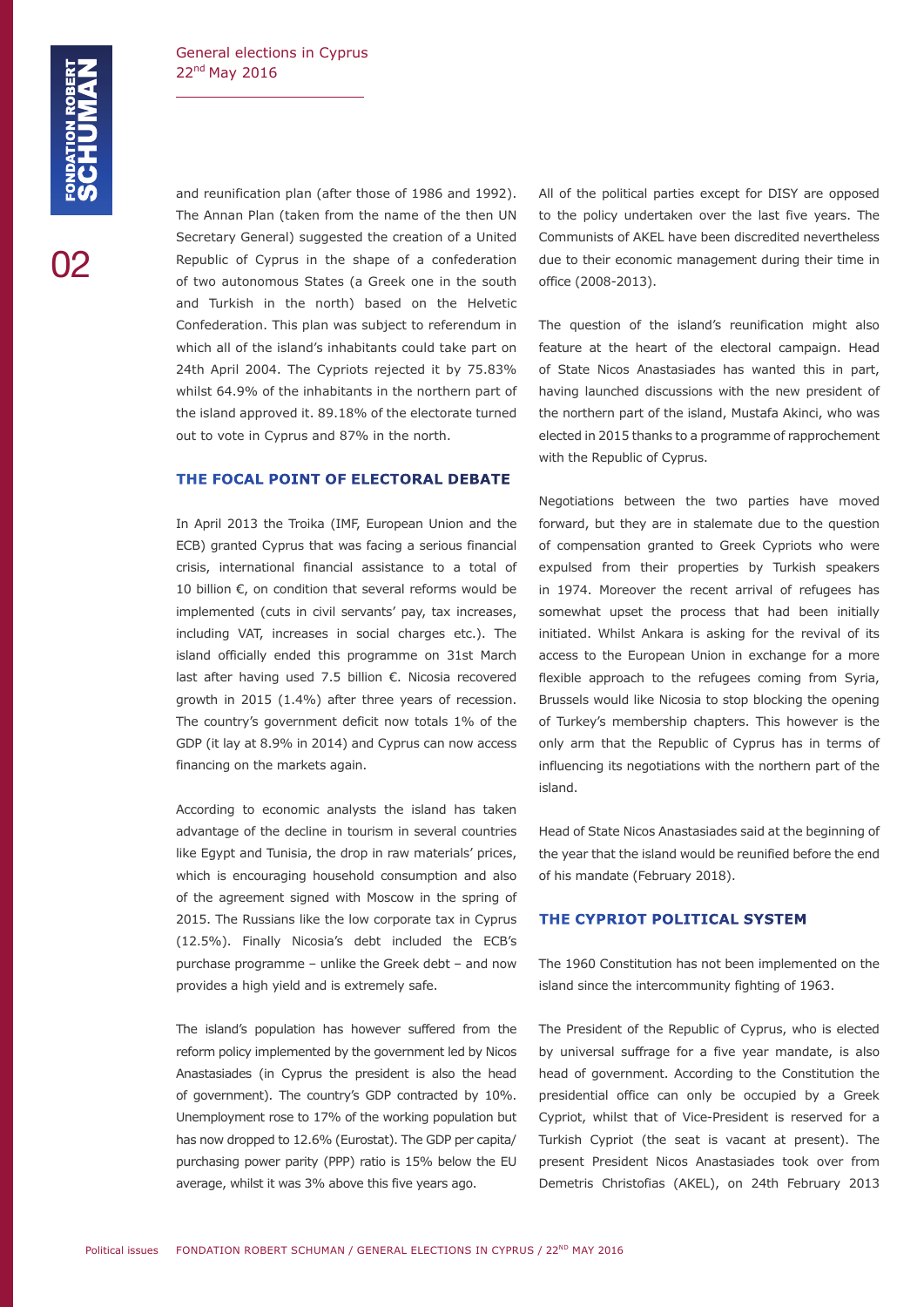03

winning 57.48% of the vote against Stavros Malas (AKEL). The outgoing government comprises members of DISY, the European Party (a nationalist party) and some independent MPs.

The *Vouli antiprosopon* is the only house of Parliament in Cyprus. In July 1985 MPs adopted a law which brought the number of seats available to 80: 56 (70%) are elected by the Greek Cypriots and 24 (30%) are set aside for the Turkish community. The latter seats are vacant and therefore will not be renewed on 22nd May.

Candidates have to be aged at least 35. Any political party has to win a minimum of 3.6% of the votes cast nationally to be able to sit in Parliament.

The vote follows the Hare Niemeyer method within six constituencies: Nicosia has 21 seats; Limassol 12, Famagusta 11, Larnaka 5, Paphos 4 and finally Kyrenia 3. Voters are allowed to vote for one party (ranking the candidates from this party in order of preference) or for candidates from different parties.

Finally the Cypriot parliament has three MPs representing the three religious communities who are elected by the members of these communities alone.

6 political parties are represented in the present House of Representatives:

– the Democratic Rally (DISY) the party of President of the Republic, Nicos Anastasiades, that lies to the right of the political scale. Founded in 1976 and led by Averof Neophytou, it has 20 seats;

– the Progressive Workers' Party (AKEL), created in 1926 under the name Cypriot Communist Party (CCP) but which has relinquished some of its Marxist-Leninist ideals. Led by Andros Kyprianou it has 19 seats;

– the Democratic Party (DIKO), a centre left party founded in 1976 and led by Nikolas Papadopoulos, has 9 seats ;

– the Movement for Social Democracy (EDEK), created in 1969 and chaired by Marinos Sizopoulos, has five seats;

– the European Party (EVROKO), a nationalist party, a member of the outgoing government, the party is led by Demetris Syllouris, and has 2 seats ;

– the Ecologist and Environmentalist Party (KOP), led by George Perdikes, with 1 seat.

#### **Reminder of the election results of 22nd May 2011 in Cyprus**

Turnout : 78,70% (it is obligatory to vote in Cyprus)

| <b>Political Parties</b>                          | <b>Number of</b><br>votes won | <b>Percentage of</b><br>votes cast $(\% )$ | <b>Number of</b><br>seats |
|---------------------------------------------------|-------------------------------|--------------------------------------------|---------------------------|
| <b>Democratic Rally (DISY)</b>                    | 138 682                       | 34,28                                      | 20                        |
| <b>Progressive Workers' Party (AKEL)</b>          | 132 171                       | 32,67                                      | 19                        |
| <b>Democratic Party (DIKO)</b>                    | 63 763                        | 15,76                                      | 9                         |
| <b>Movement for Social Democracy (EDEK)</b>       | 36 113                        | 8,93                                       | 5                         |
| <b>European Party (EVROKO)</b>                    | 15 7 11                       | 3,88                                       | 2                         |
| <b>Ecologist and Environmentalist Party (KOP)</b> | 8960                          | 2,21                                       |                           |
| <b>Others</b>                                     | 9 1 7 7                       | 2,27                                       |                           |

**Source :** Cypriot Home Office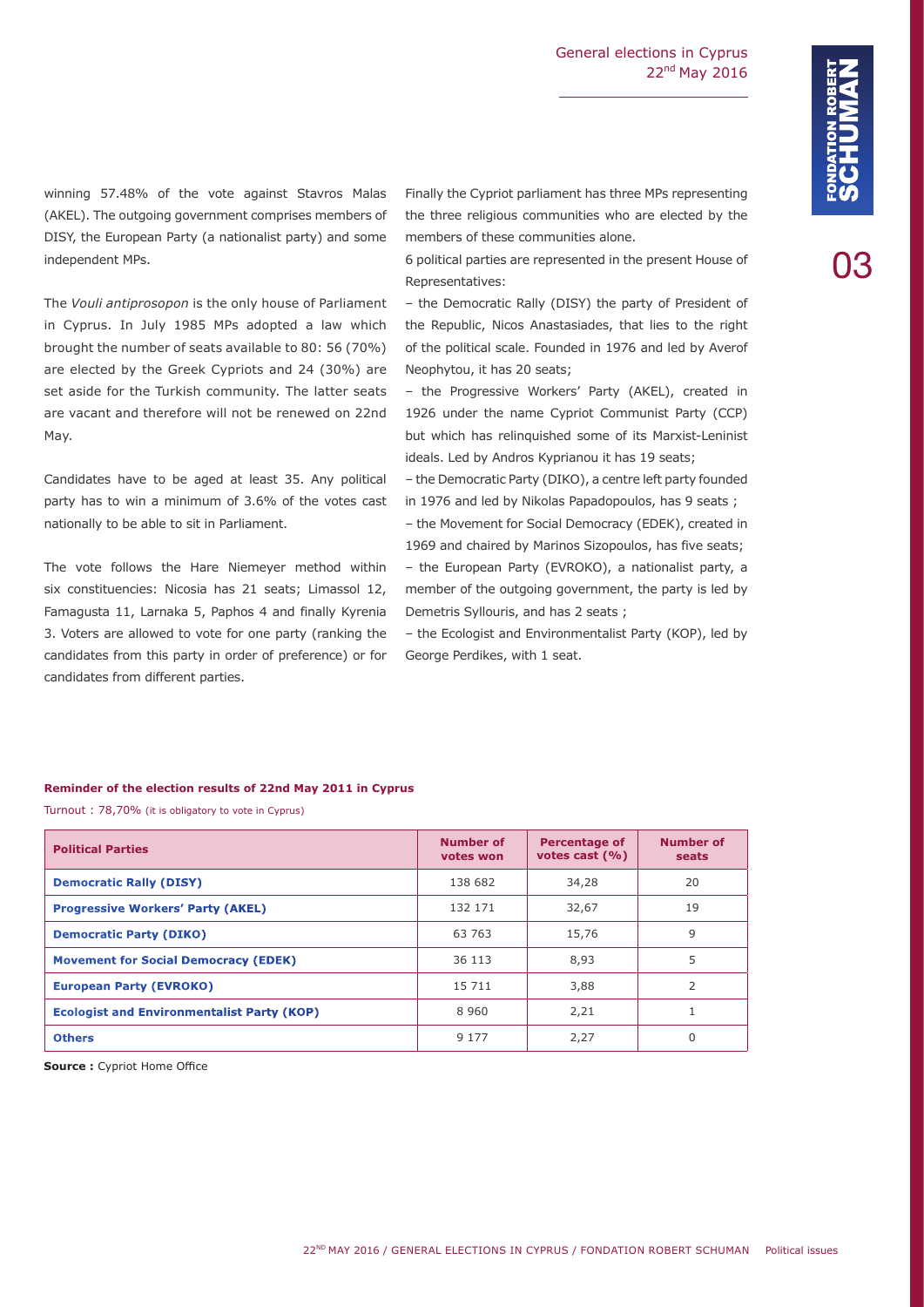General elections in Cyprus 22nd May 2016

04

**Results**

# The Democratic Rally of present President Nicos Anastasiades wins the general elections in Cyprus

The Democratic Rally (DISY) the party of President of the Republic Nicos Anastasiades, won in the general elections that took place in Cyprus on 22nd May with 30.68% of the vote and 18 seats.

#### **The focal point of electoral debate**

The Democratic Rally (DISY) the party of President of the Republic Nicos Anastasiades, won in the general elections that took place in Cyprus on 22nd May with 30.68% of the vote and 18 seats (two less in comparison with the previous election on 22nd May 2011). He drew ahead of the Progressive Workers' Party (AKEL) led by Andros Kyprianou, which won 25.67% of the vote and 15 seats (four less). The communists were discredited because of the way they managed the economic crisis when they were in office (2008-2013).

The Democratic Party (DIKO), centre-left, led by Nikolas Papadopoulos, came third in the election with 14.49% of the vote and 8 seats (1 less) ahead of the Movement for Social Democracy (EDEK) of Marinos Sizopoulos, who won 6.18% of the vote and four seats (- 1).

Four «small» parties will also be represented in the next Vouli antiprosopon (House of Representatives), the only house in the Cypriot parliament, which will therefore be particularly fragmented: the Citizens' Alliance (SP) which won 6.01% of the vote and three seats; Solidarity (KA) which won 5.24% of the vote and three seats; the Green-Citizens' Cooperation Party (KO-SP) 4.81% of the vote and three seats. Finally for the first time since the island's independence in 1960 a nationalist party, the People's National Front (ELAM) will be making its debut in parliament with 3.71% of the vote and 2 seats. The Mediterranean island is therefore now affected by the populist wave that is unfolding in Europe.

Whilst it is obligatory to vote in the country in Cyprus turnout this time was by far the lowest ever recorded totalling 66.49% i.e. 12.21 points less than in the previous general elections on 22nd May 2011. «<i>Frustration with the elites and the feeling that the general elections do not really mean anything might lead to low turnout,</ i>» indicated Hubert Faustmann, professor of history and political science at the University of Nicosia, before the vote. «<i>I am asking that everyone undertake his right to choose a party and a candidate. Abstainers will not be able to complain about what follows, </i>> warned the President of the Republic Nicos Anastasiades after voting himself.

Cyprus came out of the international rescue plan granted to it in April 2013 by the IMF, the European Union and the ECB on 31st March last. The island recovered growth in 2015 (1.4%) after three years of recession. «Over the first few months of 2016 we had the best growth rate in the euro zone with 2.70% and unemployment dropped from 16% to 12% this year,» stressed the President of the Republic Nicos Anastasiades.

All of the political parties except for the Democratic Rally undertook a campaign against the austerity policy ongoing for the last five years but the Cypriot population chose stability and again placed its trust in the outgoing team.

President of the Republic Nicos Anastasiades, who, against all the advice given by his own party called in 2004 to vote «yes» in the referendum on the UN Plan1 which proposed the creation of a United Republic of